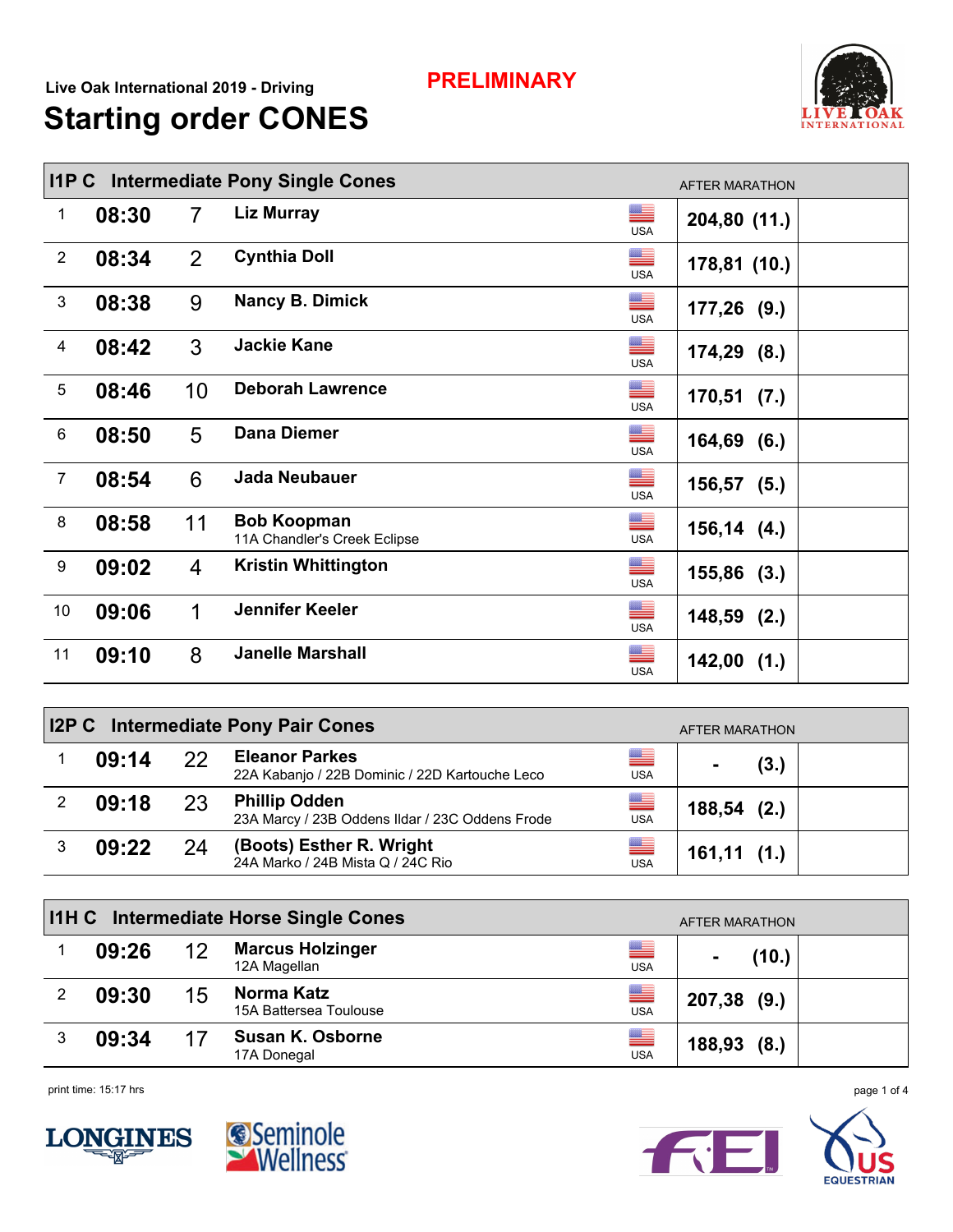| 4  | 09:38 | 14 | <b>Bob Giles</b><br>14A Rose                     | ▀<br><b>USA</b> | $187,10$ (7.)  |
|----|-------|----|--------------------------------------------------|-----------------|----------------|
| 5  | 09:42 | 21 | <b>Susan Van Huis</b><br>21A Brymstone's Chaucer | ▀<br><b>USA</b> | 185,05(6.)     |
| 6  | 09:46 | 18 | <b>Sigrid Edwards</b><br>18A R-M Gee Whiz        | ▀<br><b>USA</b> | 184,61<br>(5.) |
| 7  | 09:50 | 20 | <b>Bill Allen</b><br>20A Fresno's Commander Mark | ▀<br><b>USA</b> | $182,15$ (4.)  |
| 8  | 09:54 | 16 | <b>Ellen Epstein</b><br>16A Uncle Leo            | ▀<br><b>USA</b> | $177,70$ (3.)  |
| 9  | 09:58 | 19 | <b>Jordan Vincent Laplaca</b><br>19A Elton       | ▀<br><b>USA</b> | 169,47<br>(2.) |
| 10 | 10:02 | 13 | Deborah M. Egan<br>13A Golden Sunset             | ▀<br><b>USA</b> | $155,86$ (1.)  |

|   | Intermediate Horse Pair Cones<br>I2H C<br>AFTER MARATHON |    |                                                                                  |                 |                |  |  |  |  |  |
|---|----------------------------------------------------------|----|----------------------------------------------------------------------------------|-----------------|----------------|--|--|--|--|--|
|   | 10:06                                                    | 26 | <b>Robert Burrows</b><br>26A Guy / 26B Nahla                                     | ▀<br><b>USA</b> | $202,59$ (4.)  |  |  |  |  |  |
| 2 | 10:10                                                    | 28 | <b>Scott Adcox</b><br>28A Nupafeed Auto Pilot / 28B Penelope / 28C Black<br>Jack | ▀<br><b>USA</b> | $184,66$ (3.)  |  |  |  |  |  |
| 3 | 10:14                                                    | 27 | <b>Tom Warriner</b><br>27A Sunrise's Commander / 27B Windfall's First            | ▀<br><b>USA</b> | $179,92$ (2.)  |  |  |  |  |  |
| 4 | 10:18                                                    | 25 | <b>Avery Wilson</b><br>25A Favory Franky / 25B Mr Lindsey G / 25C Endorro        | ▀<br><b>USA</b> | (1.)<br>167,08 |  |  |  |  |  |

| <b>I4H C</b> Intermediate Horse Team Cones<br>AFTER MARATHON |  |                                                                                                    |            |               |  |  |  |  |
|--------------------------------------------------------------|--|----------------------------------------------------------------------------------------------------|------------|---------------|--|--|--|--|
| 10:22                                                        |  | Jean Thornton<br>29A Buttercup / 29B Montego / 29C Benji / 29D<br>Brooklyn Dream / 29E Benvolio EV | <b>USA</b> | $258,69$ (1.) |  |  |  |  |

|                | <b>1P C</b> FEI Pony Single Cones |    | AFTER MARATHON            |                        |                |
|----------------|-----------------------------------|----|---------------------------|------------------------|----------------|
|                | 10:26                             | 33 | <b>Hilary Mroz-Blythe</b> | ▆▆<br><b>USA</b>       | $198,06$ (6.)  |
| $\overline{2}$ | 10:30                             | 31 | <b>Denise Hinder</b>      | ▀<br><b>USA</b>        | $192,79$ (5.)  |
| 3              | 10:34                             | 32 | <b>Barbara Chapman</b>    | ▀<br><b>USA</b>        | $185,69$ (4.)  |
| 4              | 10:38                             | 35 | <b>Taylor Bradish</b>     | $\equiv$<br><b>USA</b> | $167,88$ (3.)  |
| 5              | 10:42                             | 30 | <b>Leslie Berndl</b>      | ▀<br><b>USA</b>        | $153,45$ (2.)  |
| 6              | 10:46                             | 34 | Jennifer Keeler           | ▀<br><b>USA</b>        | 144,49<br>(1.) |

print time: 15:17 hrs page 2 of 4





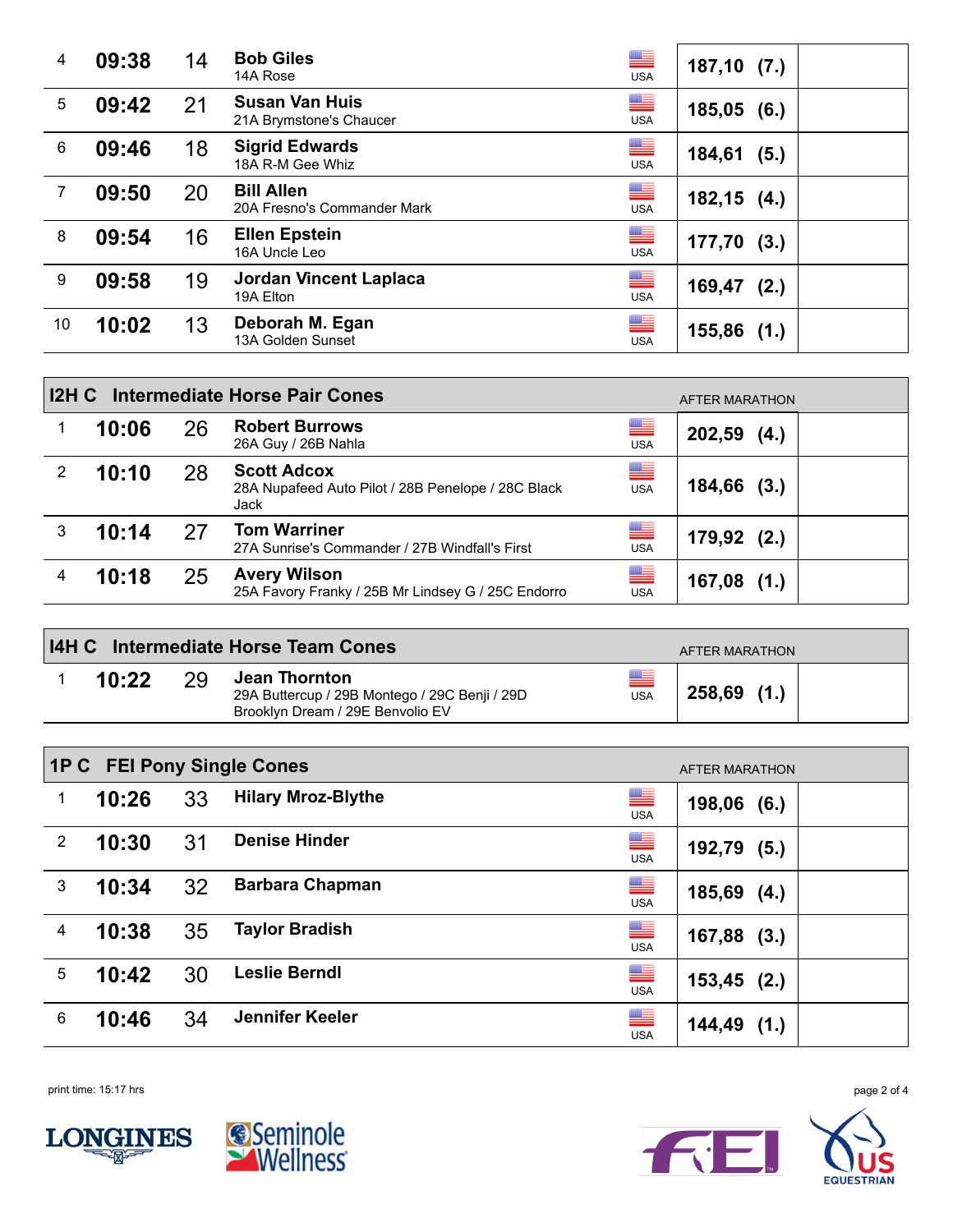|                | 1H C FEI Horse Single Cones<br>AFTER MARATHON |    |                                                  |            |                |  |  |  |
|----------------|-----------------------------------------------|----|--------------------------------------------------|------------|----------------|--|--|--|
|                | 10:50                                         | 38 | ▀<br><b>Robert Kent Brownridge</b><br><b>USA</b> |            | 198,18(6.)     |  |  |  |
| $\overline{2}$ | 10:54                                         | 36 | <b>Bettina Scherer</b><br><b>USA</b>             | ▀          | $171, 17$ (5.) |  |  |  |
| 3              | 10:58                                         | 39 | <b>Margaret Shenker</b><br><b>USA</b>            | ▀          | $171, 13$ (4.) |  |  |  |
| 4              | 11:02                                         | 37 | $\equiv$<br><b>Donna Crookston</b><br><b>USA</b> |            | $165,74$ (3.)  |  |  |  |
| 5              | 11:06                                         | 40 | <b>Jennifer Thompson</b><br><b>USA</b>           | ▀          | $158,55$ (2.)  |  |  |  |
| 6              | 11:10                                         | 42 | $\equiv$<br><b>Nifty Hamilton</b>                | <b>USA</b> | $154,64$ (1.)  |  |  |  |

|   | 2P C FEI Pony Pair Cones<br>AFTER MARATHON |    |                                                                                         |                                      |               |  |  |  |  |
|---|--------------------------------------------|----|-----------------------------------------------------------------------------------------|--------------------------------------|---------------|--|--|--|--|
|   | 11:14                                      | 44 | <b>Keady Cadwell</b><br>44A Dragon's Lair Aethelfrith / 44B Hidden Springs Bosa<br>Nova | ▀<br><b>USA</b>                      | $187,17$ (4.) |  |  |  |  |
| 2 | 11:18                                      | 43 | <b>Carina Crawford</b><br>43A Don Ruedi / 43B Dr. Dolittle / 43D Noble Boy              | $\left\  \mathbf{H} \right\ $<br>CAN | $180,26$ (3.) |  |  |  |  |
| 3 | 11:22                                      | 46 | <b>Mary Phelps</b><br>46A Al Capony / 46B Bugsy Malony / 46C Tony Da Pony               | $\equiv$<br><b>USA</b>               | $172,69$ (2.) |  |  |  |  |
|   | 11:26                                      | 45 | <b>Katie Whaley</b><br>45A Tanner / 45B Teddy / 45C Tommy                               | ▀<br><b>USA</b>                      | 168,82(1.)    |  |  |  |  |

|   | 2H C FEI Horse Pair Cones<br><b>AFTER MARATHON</b> |    |                                                                         |                                 |               |  |  |  |  |
|---|----------------------------------------------------|----|-------------------------------------------------------------------------|---------------------------------|---------------|--|--|--|--|
|   | 11:30                                              | 49 | <b>James Miller</b><br>49A Agussto's Armoei / 49B Cane K / 49D Frank    | ▀<br>USA                        | (4.)          |  |  |  |  |
| 2 | 11:34                                              | 47 | <b>Paul Grippa</b><br>47A Oberon / 47B YK Topspeed Turlock              | ▀<br><b>USA</b>                 | $222,15$ (3.) |  |  |  |  |
| 3 | 11:38                                              | 48 | <b>Darryl Billing</b><br>48A King / 48B Prince / 48C Sonny              | $\left  \bullet \right $<br>CAN | $200,23$ (2.) |  |  |  |  |
|   | 11:42                                              | 50 | <b>Steve Wilson</b><br>50A Tuzes / 50B Favory Fantom / 50C Favory Fáraó | ▀<br><b>USA</b>                 | 183,71(1.)    |  |  |  |  |

| 4H C FEI Horse Team Cones<br>AFTER MARATHON |    |                                                                                                                                                            |                                 |               |  |  |  |
|---------------------------------------------|----|------------------------------------------------------------------------------------------------------------------------------------------------------------|---------------------------------|---------------|--|--|--|
| 11:46                                       | 52 | <b>Gerben Steenbeek</b><br>52B Grant Stonecreek / 52C Liam Stonecreek / 52D<br>Marlow Stonecreek / 52E Remko Stonecreek / 52F<br><b>Vincent Stonecreek</b> | $\left  \bullet \right $<br>CAN | (5.)          |  |  |  |
| 11:50                                       | 56 | <b>Paul Maye</b><br>56B Harmony's Cotessa / 56D Harmony's Gezant / 56G<br>Harmony's Zandoburga / 56H Harmony's Zeppelin / 56I<br>Harmony's Ziezo           | ▀<br><b>USA</b>                 | $216,30$ (4.) |  |  |  |

print time: 15:17 hrs page 3 of 4